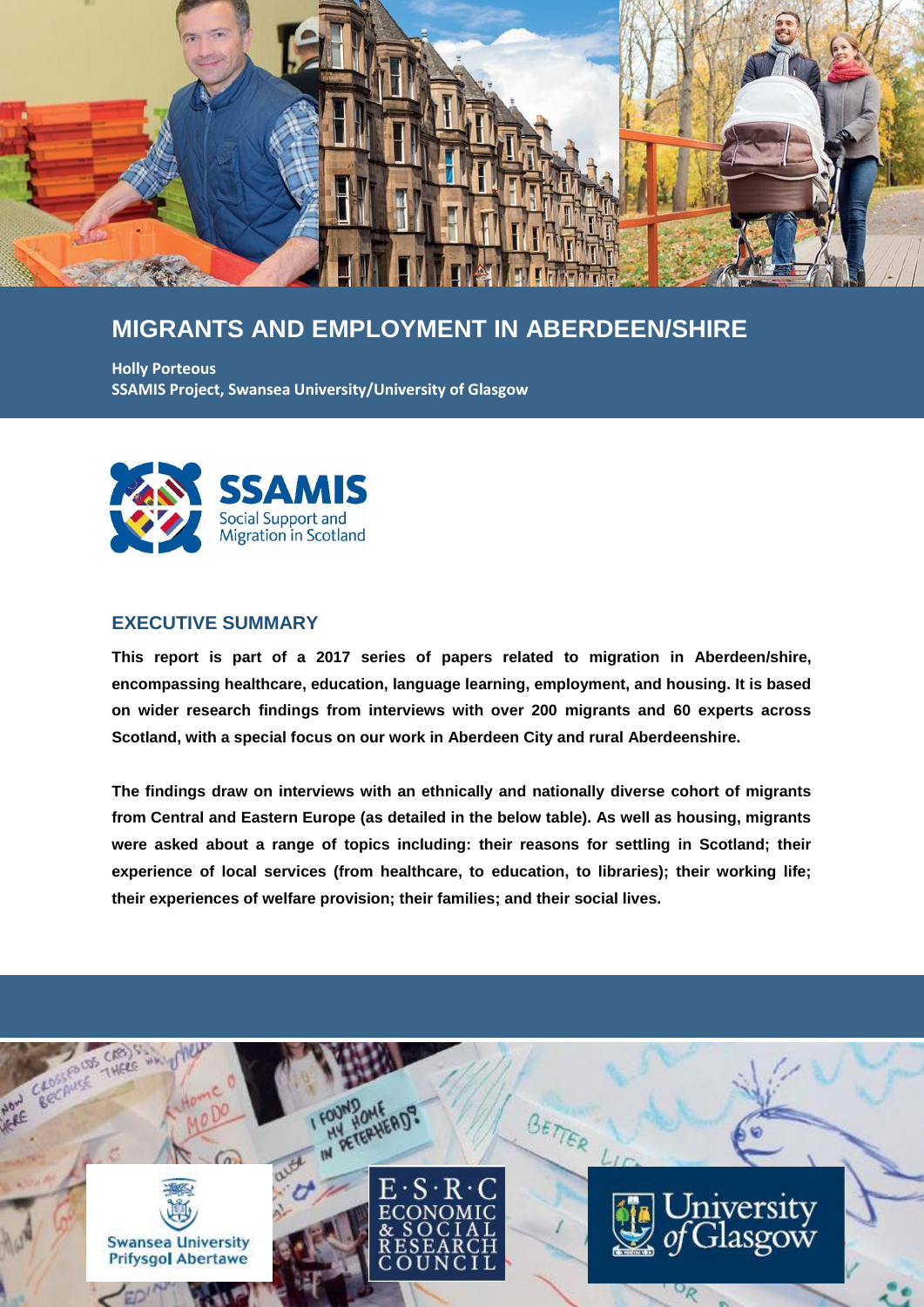### **OVERVIEW OF SSAMIS RESEARCH**

| Locations                | Aberdeen (n27); Glasgow (n37); Peterhead (n41), Fraserburgh (n9), other<br>rural locations in Aberdeenshire (n25); Arbroath (n39), Montrose (n12),<br>Brechin (n9), other rural locations in Angus (n8) |
|--------------------------|---------------------------------------------------------------------------------------------------------------------------------------------------------------------------------------------------------|
|                          |                                                                                                                                                                                                         |
| <b>Employment</b>        | beauty and hairdressing; care industry; cleaning services; hospitality &                                                                                                                                |
| sectors                  | catering; construction; farm work; food processing; interpreting/translation;                                                                                                                           |
|                          | IT; office work; oil industry; retail; third sector                                                                                                                                                     |
| <b>Employment</b>        | Agency workers; employees; professionals; self-employed; stay-at-home                                                                                                                                   |
| status                   | parents; students; unemployed                                                                                                                                                                           |
| Gender                   | Women (n129); men (n78)                                                                                                                                                                                 |
| Age group                | 18-24 (n13); 25-34 (n66); 35-49 (n91); 50+ (n36); unknown (n1)                                                                                                                                          |
| <b>Country of origin</b> | Azerbaijan (n2); Bulgaria (n8); Czech Republic (n6); Estonia (n1); Hungary                                                                                                                              |
|                          | (n18); Kazakhstan (n1); Kyrgyzstan (n1); Latvia (n42); Lithuania (n28); Poland                                                                                                                          |
|                          | (n83); Romania (n5); Russia (n5); Slovakia (n4); Ukraine (n3)                                                                                                                                           |
|                          |                                                                                                                                                                                                         |

### **INTRODUCTION**

SSAMIS research found that **the availability of jobs was a key motivating factor for CEE migrants coming to Scotland**. However, it is important to note that it was only one (albeit significant) factor in leading migrants to settle in Aberdeen/shire: family, lifestyle, long-term security and welfare support were also important motivators in long-term settlement. Although stable employment was favoured in the long-term, for many newly-arrived migrants the initial priority had been to secure work as soon as possible. The majority continued to work in the low-skilled, low-paid sectors where they had first found work, even several years after arriving in Scotland. However, many migrants discussed the **insecurity of low-skilled, low-paid work**.

In Aberdeen/shire, **migrants were chiefly concentrated in the fish industry and in agriculture**. Other significant types of employment can be seen in the table above (e.g. care, hospitality). A subset of interviewees, who had usually been in Scotland for over five years, were self-employed or owned small businesses. Very few individuals we interviewed we interviewed were unemployed – this may be partly because those who did face difficulties finding stable employment in the longer term tended to consider moving back to their country of origin, or to a different EU country.

Below, we consider different aspects of employment as experienced by migrants in Aberdeen/shire and provide examples from SSAMIS research.

## **FINDING WORK AND DEALING WITH UNEMPLOYMENT**

- There were three main ways migrants found work: through **agencies** (either whilst still in their country of origin or after arriving in Scotland); through **existing social networks** in North East Scotland; or, less often, through **local resources** (from websites to Job Centre Plus).
- Migrants had mixed experiences with Job Centre Plus, though most only used their services if absolutely necessary. Some were confident users, others described them as offering little help and preferred to find work in other ways.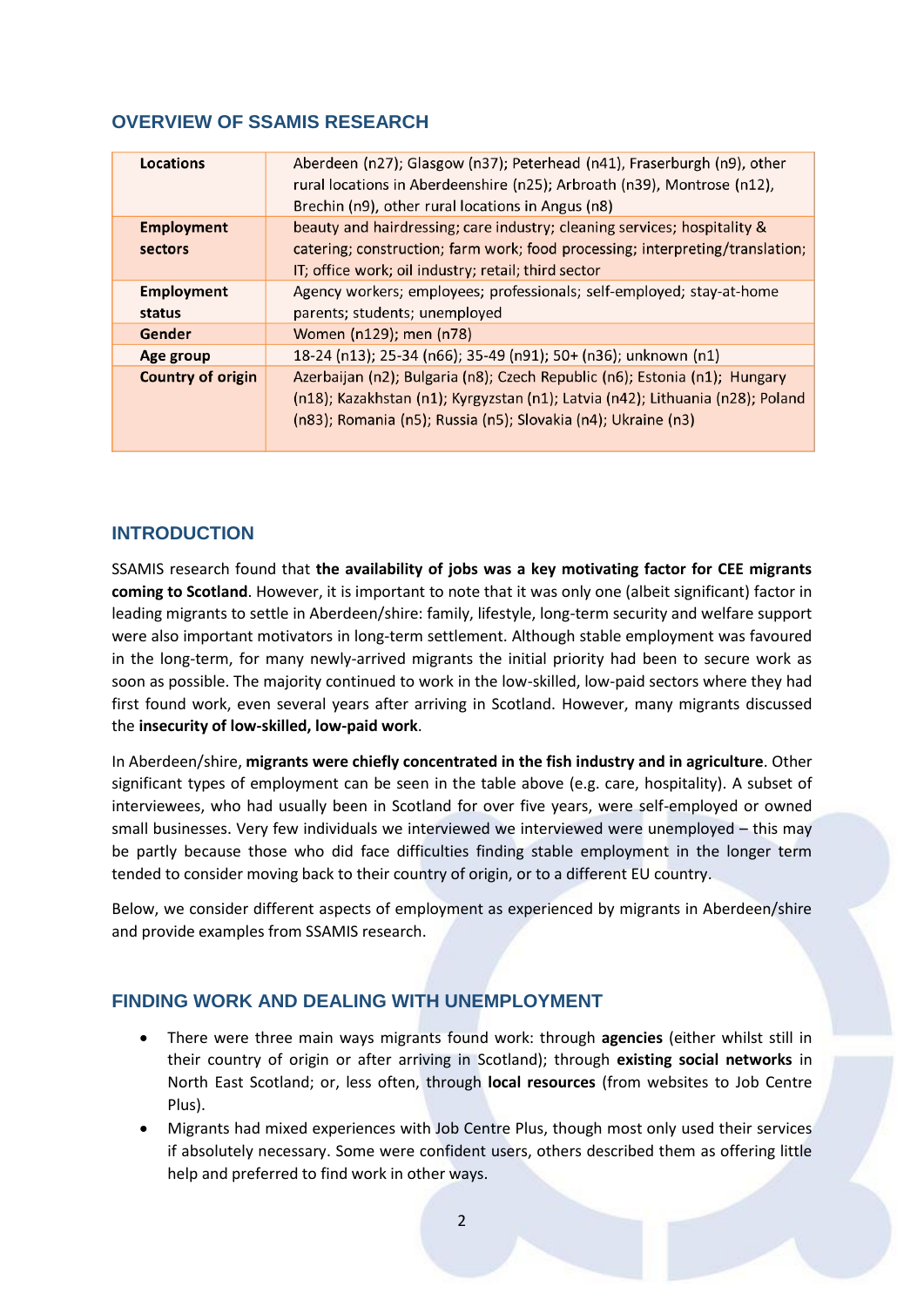I understand that they're doing good work, but [the Job Centre] do not help you to find a job. They're always pressurising you  $$ oh, where is your job? Why aren't you working for such a long time? Maybe you need to think about a housekeeping job, about a waitress job? But I am a chemist and I wanted to have my job, which I do love, you know? So from one side, yes, I had huge support. From the other side, unfortunately the government doesn't have any programs to help jobseekers get back on track.

**Olga, 39, Lithuanian, waste management worker**

 Individuals could be forced to move around Scotland or even the UK as seasonal work changed; indeed, several Aberdeen/shire workers we spoke to had started off in agriculture or hospitality in England before moving north.

#### **CASE STUDY**

Nina, a 59-year-old Lithuanian woman, first arrived in Scotland in 2004. She travelled straight to Peterhead, where she had acquaintances that were able to help her settle and find shift work in a fish factory.

She stayed for ten months, went back to Lithuania for another six months, then returned to Scotland in 2005 to work in another fish factory. After becoming unemployed as seasonal work in the fish factories dried up, her agency found her a job on berry farms near Dundee. Due to difficult working conditions, she once more tried to get fish factory work in Aberdeenshire. However, she was considered a 'turncoat' and struggled to find work in the same factory, but did eventually found another fish factory job as a night shift supervisor. For her periods of unemployment, she did not claim any welfare as she was unaware of what she was entitled to.

Although she then worked in the same factory for over eight years, because this was through an agency, she did not receive the wages, pension or rights of a directly-employed worker. At one point, she was sacked for taking too much holiday. After some advice from a local expert and a lawyer, she joined a trade union and got her job back. However, following a bad fishing season in 2015 when she was only being offered a few hours of work a week, she was struggling financially and was considering returning to Lithuania.

### **DESKILLING AND OCCUPATIONAL MOBILITY**

- **Occupational mobility** was one of the most significant issues faced by migrants. Many were overqualified for the low-skilled roles they took on, but generally arrived in Scotland on the understanding that they would be doing this kind of work.
- Although many were reasonably happy to have stable employment and did not particularly aim for higher-skilled or higher-waged work, this could have negative emotional effects for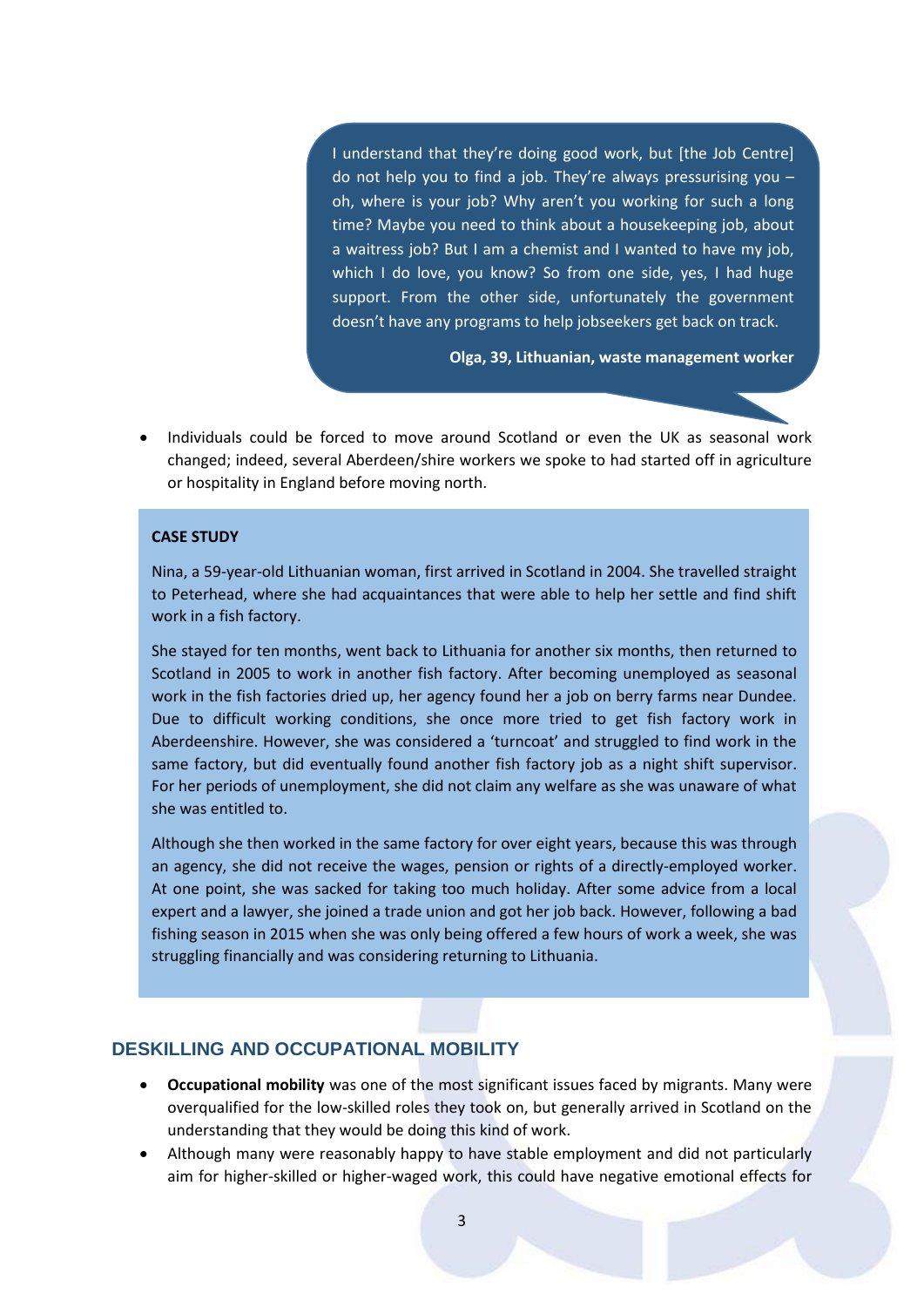others: especially migrants staying long-term who wished to find work more suited to their education, skills or previous experience. Low English language skills, and the lack of opportunities/time to improve them, significantly contributed towards this **deskilling**.

> My husband doesn't like it here: he's not working in his own specialism, he works at the fish factory, which he doesn't enjoy at all. He used to work as a car mechanic. He did look for work as a mechanic here, [including] where there's another Russian mechanic, but there were no jobs. He went to [the next town] but there wasn't anything available with the Latvian mechanic there either. It is hard when you don't speak the language, the only place for you is the factory.

#### **Danute, 47, Lithuanian, fish factory worker**

**Alisa, Russian, ESOL teacher, Aberdeenshire**

 It could also be related to a **lack of varied jobs and industries in rural areas**, or a lack of time and money generally.

[I want] to get more qualifications [that you do] when you're working. You can get these two day courses I think… that's my plan for the future as well. I want to do a chainsaw course, that's the next thing. […] [My boss] gave me the forklift driving licence to do as well. […] I cannae go to college right now because I've insurance [to pay], I've got a house… I need to work just now. I'm just trying to get on these two day courses you can do and pass it. You have to pay a lot for it, but that's my plan – get as many skills as I can – like chainsaw and maybe rigging… survival courses for offshore…

#### **Karlis, 19, Latvian, agricultural worker**

- One way migrants were able to improve their job satisfaction was to **become self-employed** in sectors such as construction, mechanics, interpreting, cake decorating, or beauty and hairdressing. Others gained experience via **volunteering**, which led to better local knowledge and social networks, which in turn improved occupational mobility.
- However, some local sectors, such as the oil industry, could be difficult to access due to migrants' lack of local networks and industry contacts.
- Many migrants ended up in the situation of **only speaking Polish or Russian at work** (generally due to the majority of co-workers being migrants with a similarly low level of English, and a lack of language-learning opportunities locally). This could lead to a vicious cycle whereby migrants had little chance to improve their English language.

4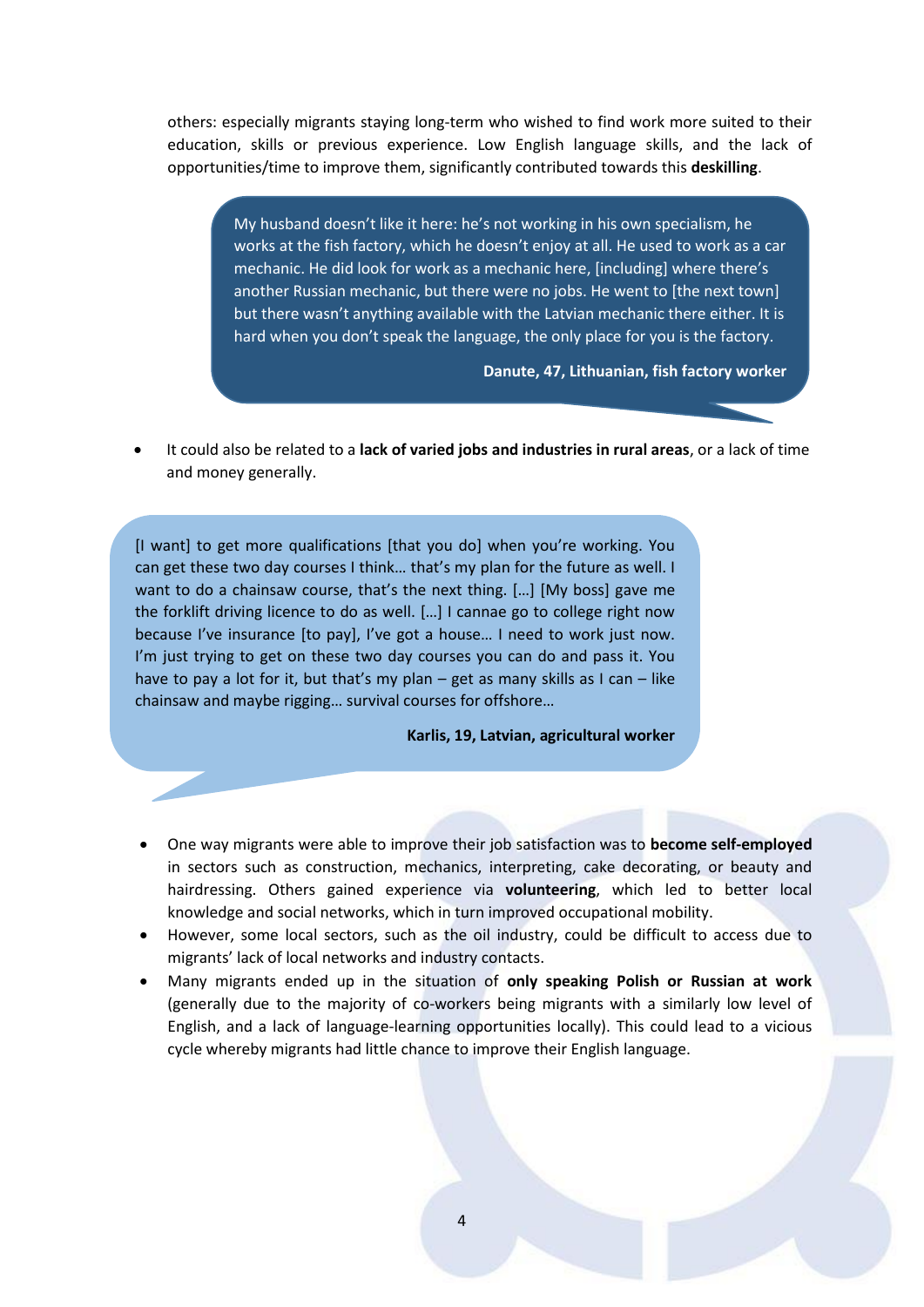### **CASE STUDY**

Ada was a 36 year old Polish woman who had lived in Aberdeenshire for nine years, working in a physically taxing role in a fish factory. She lived with her husband, two young children and her disabled mother. She had very few opportunities to speak English at work:

*Sometimes I speak a few sentences with my manger, sometimes with a young person, 'How are you? - I'm fine.' That's all. We can't speak at work. We just stay and we work. We can't speak. I have only a fifteen minute break - I [have a ] drink, [go to the] toilet and [smoke] cigarettes – that's all, that's all! [laughs]* 

Due to this, Ada struggled to communicate in her local community, leading to problems at her children's school, where she had struggled to convey that she did not give permission for her child to receive a particular immunisation, and with benefits – due to a misunderstanding, for several years she was unable to receive any allowance for her mother's disability. However, after attending one-to-one ESOL lessons provided by the local authority, she was able to improve her spoken English and thus secure a job in the care sector, where she had been hoping to work for several years prior.

- However, there were examples of migrants working long-term in smaller businesses or on farms, where they were able to interact more with Scottish locals and benefit from this in terms of language. Some migrants chose to change sectors in order to improve their English.
- For some demographics, particularly middle-aged women, it is important to note that moving to Scotland offered much better opportunities than were available in their country of origin. They spoke about feeling greater security in being able to earn decent wages for the last 10-15 years of their working life up to pensionable age, for example.

### **RELATIONSHIPS WITH EMPLOYERS**

 **Employer relationships were key to job satisfaction**. Where employers helped newly arrived migrants to find accommodation, gain worker registration or with other necessary processes, those migrants tended to feel more secure in Aberdeen/shire. As they became more established, migrants might be less in need of direct assistance, but still greatly appreciated employers who were able to be flexible: for example, in relation to their need for extended leave for trips home, in providing support for language learning, or simply in offering stable employment where they felt that their rights were respected and their contributions recognised.

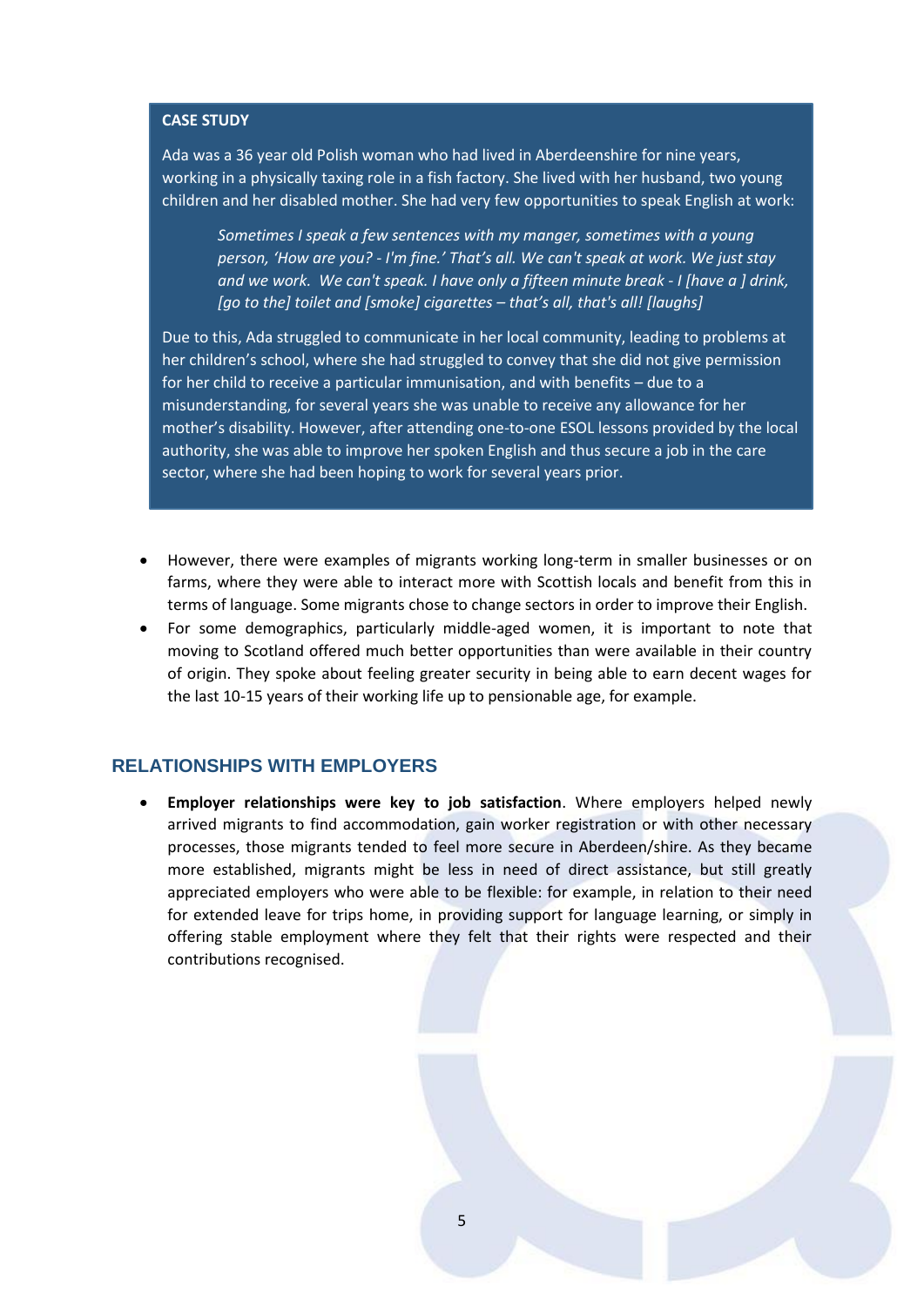### **CASE STUDY**

Madara, a 38-year-old Latvian woman, came to Aberdeenshire to work on a farm after working in bad conditions picking berries and cleaning hotel rooms in the south of England. In early pregnancy, she travelled north with her partner and her sister Dita - all three were seeking work after experiencing a traumatic period of homelessness.

Madara initially hid the fact that she was pregnant from the farm manager. However, upon finding out, her employers were very supportive and helped the family to find suitable accommodation and arrange healthcare for Madara's pregnancy. In time, Madara's teenage son (who had stayed behind in Latvia) came to join them and work on the farm. Dita's two adult daughters and two grandchildren also moved to the area. The help they received from their employers enabled them to establish a sense of security in a local, rural area after a difficult early period as migrants in the UK.

- However, migrants could also be vulnerable to **harmful or illegal employer practices**. Longterm agency work and zero-hours contracts (e.g. in fish processing or parcel delivery) put some at a disadvantage in terms of job security. In common with other 'precarious' workers in the UK, they were subject to wider issues linked to informal employment contracts such as only being told their hours at short notice, or being unable to make long-term plans due to a lack of reliable income. This was often especially relevant to new arrivals, and for those with lower levels of English. Difficulties faced included: not receiving full pay from employment agencies; not understanding contracts they had signed; or not having knowledge of rights such as paid leave. Migrants could also be reluctant to take up certain rights for fear of losing their jobs
- In one example, an employment tribunal eventually awarded damages for racial harassment to a Polish employee who had been unfairly dismissed: they had been caught speaking Polish after their employer had tried to ban non-English languages in the workplace, despite the fact that the managers had hired mainly non-English speaking workers.
- The Aberdeenshire fishing industry in particular could be dangerous we came across several migrants who had lost family or friends working on boats or in factories. Employers did not always follow health and safety procedures (e.g. on keeping a room well ventilated during the use of strong chemicals for cleaning).
- Fish factory work could cause chronic health issues such as skin conditions or repetitive strain injuries, and some people found the atmosphere in fish processing factories oppressive.

I had blood running from cuts in my hands, you had to fillet the fish so fast. […] A woman came up to me to help a bit, she said "do it like this". She started to explain how to do it another way, but then another woman, a Scottish woman, started to shout at us – "no chatting, you're at work!" That highlights what kind of rights you had.

**Anastasia, 38, Latvian/Lithuanian, former fish factory worker**